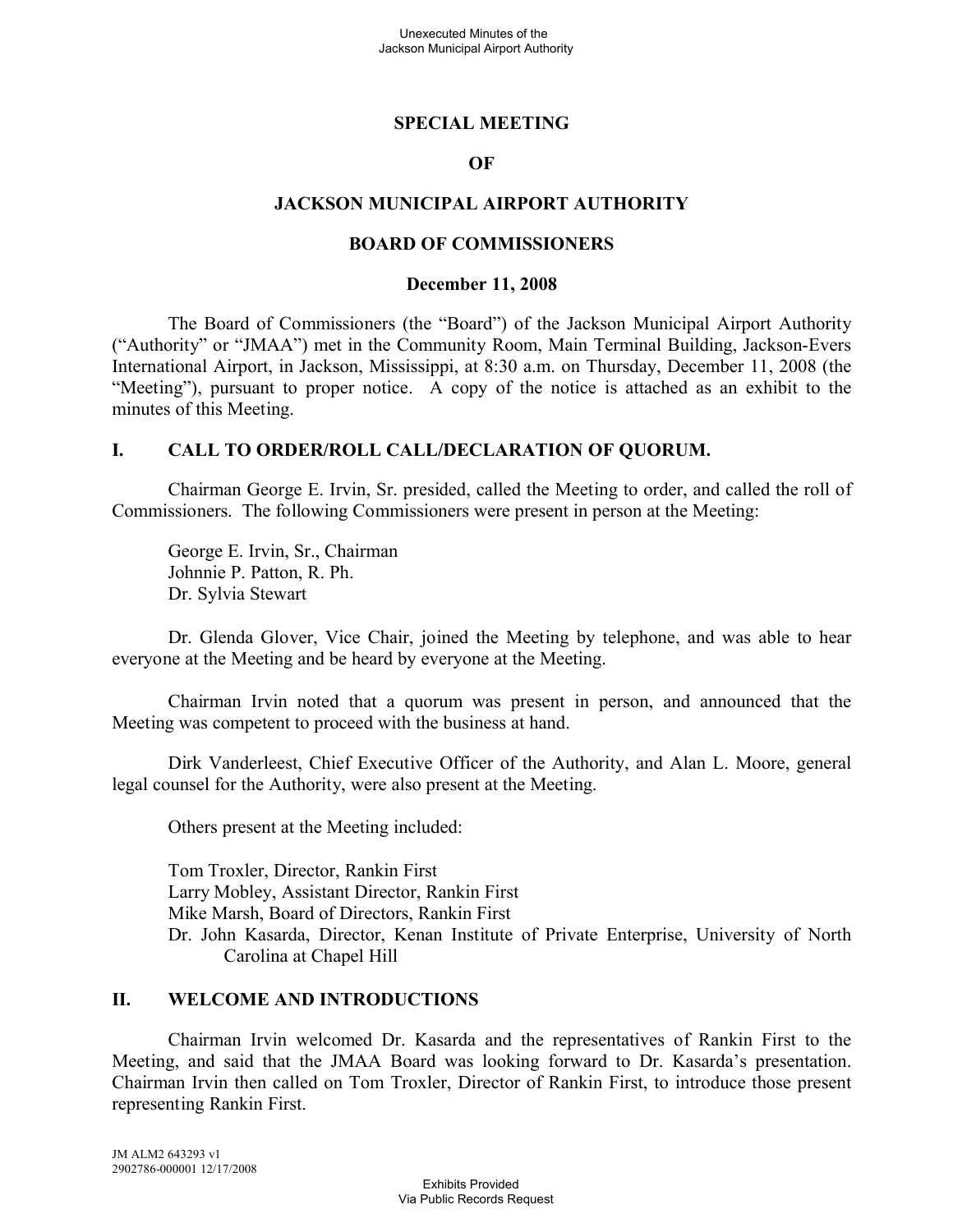Mr. Troxler introduced Larry Mobley, Assistant Director of Rankin First, and Mike Marsh, a member of the Board of Directors of Rankin First. Mr. Troxler expressed Rankin First's appreciation for the opportunity to work with JMAA on projects of mutual interest to JMAA and Rankin County.

# **III. DR. JOHN D. KASARDA: "LEVERAGING JACKSON-EVERS INTERNATIONAL AIRPORT FOR REGIONAL COMPETITIVE ADVANTAGE."**

Mr. Vanderleest reminded the Board and the representatives of Rankin First that JMAA and Rankin First had jointly authorized and funded a study of development opportunities at and near Jackson-Evers International Airport in Rankin County by Dr. John D. Kasarda, Director of the Kenan Institute of Private Enterprise at the University of North Carolina at Chapel Hill and an expert in aviation infrastructure, logistics and economic development. Mr. Vanderleest introduced Dr. Kasarda, and said that Dr. Kasarda would present an overview of his findings to the Board and Rankin First at this time.

Dr. Kasarda then presented and discussed an overview of his study, entitled "Leveraging Jackson-Evers International Airport for Regional Competitive Advantage." A copy of the PowerPoint presentation by Dr. Kasarda at the Meeting is attached as an exhibit to the minutes of this Meeting. A copy of the Executive Summary of Dr. Kasarda's study regarding Jackson-Evers International Airport and Rankin County is also attached as an exhibit to the minutes of this Meeting.

At the conclusion of his presentation, Dr. Kasarda answered questions from the Board and Rankin First representatives, and led a general discussion based on his findings and recommendations.